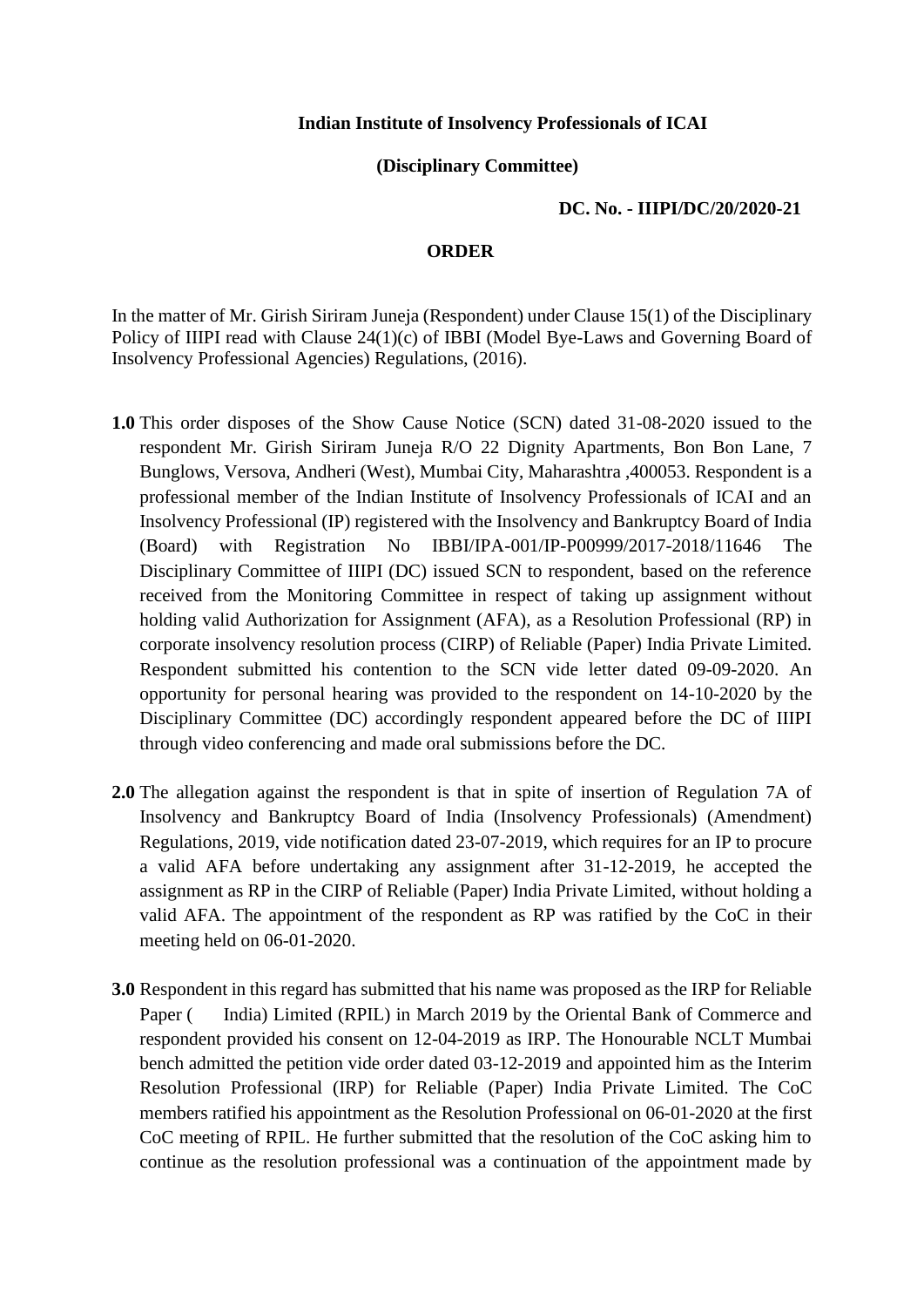NCLT Mumbai and was not a fresh appointment. No appointment letter was issued to him in Jan 2020 either by NCLT Mumbai or by the CoC of RPIL. During the course of personal hearing respondent added that at the time of accepting the assignment he was under the impression that his appointment as RP would be considered as a ratification of his appointment, which was done by NCLT and it was not a fresh appointment.

**4.0** The DC after taking into consideration the SCN, the reply to SCN, the oral and written submission of the respondent and also the provisions of the Code, rules and the regulations made thereunder noted that the Regulation 7A of IP regulations requires every IP to have AFA before undertaking any assignment after 31st December 2019. Regulation 7A reads as follows:

*"7A. An insolvency professional shall not accept or undertake an assignment after 31st December, 2019 unless he holds a valid authorisation for assignment on the date of such acceptance or commencement of such assignment, as the case maybe:* 

*Provided that provisions of this regulation shall not apply to an assignment which an insolvency professional is undertaking as on-*

- *(a) 31st December, 2019; or*
- *(b) the date of expiry of his authorisation for assignment."*
- **5.0** Thus, it is apparent from the said Regulation that one of the essential conditions for undertaking any assignment by an IP is that he should have a valid AFA after 31-12-2019. "*Assignment' is defined under regulation 2(a) of the IP Regulations as "any assignment of an insolvency professional as interim resolution professional, resolution professional, liquidator, bankruptcy trustee, authorised representative or in any other role under the Code*
- **6.0** DC noted the submission given by the respondent. Pursuant to the submission made during the hearing, by the respondent, DC considered the provisions which have been laid down and is of the view that the assignment as an IRP and assignment as RP are the two standalone assignments. Though at times the same Insolvency Professional (IP) may be appointed as an IRP and RP. However, it is not compulsory that an IP appointed as IRP in any assignment will always continue as an RP and therefore IRP and RP could be two different persons, and hence these are two different assignments.
- **7.0** In view of the foregoing, the DC noted that since the change of role of an IP from IRP to RP are two stand-alone assignments and the assignment as RP to which the respondent got confirmed on 06-01-2020, is beyond the prescribed threshold date i.e. 31- 12-2019. Therefore, this tantamounts to the non- compliance of the regulatory provisions.
- **8.0** Taking an overall view of the aforesaid, the Disciplinary Committee is of the view that Respondent is guilty of Professional Misconduct.